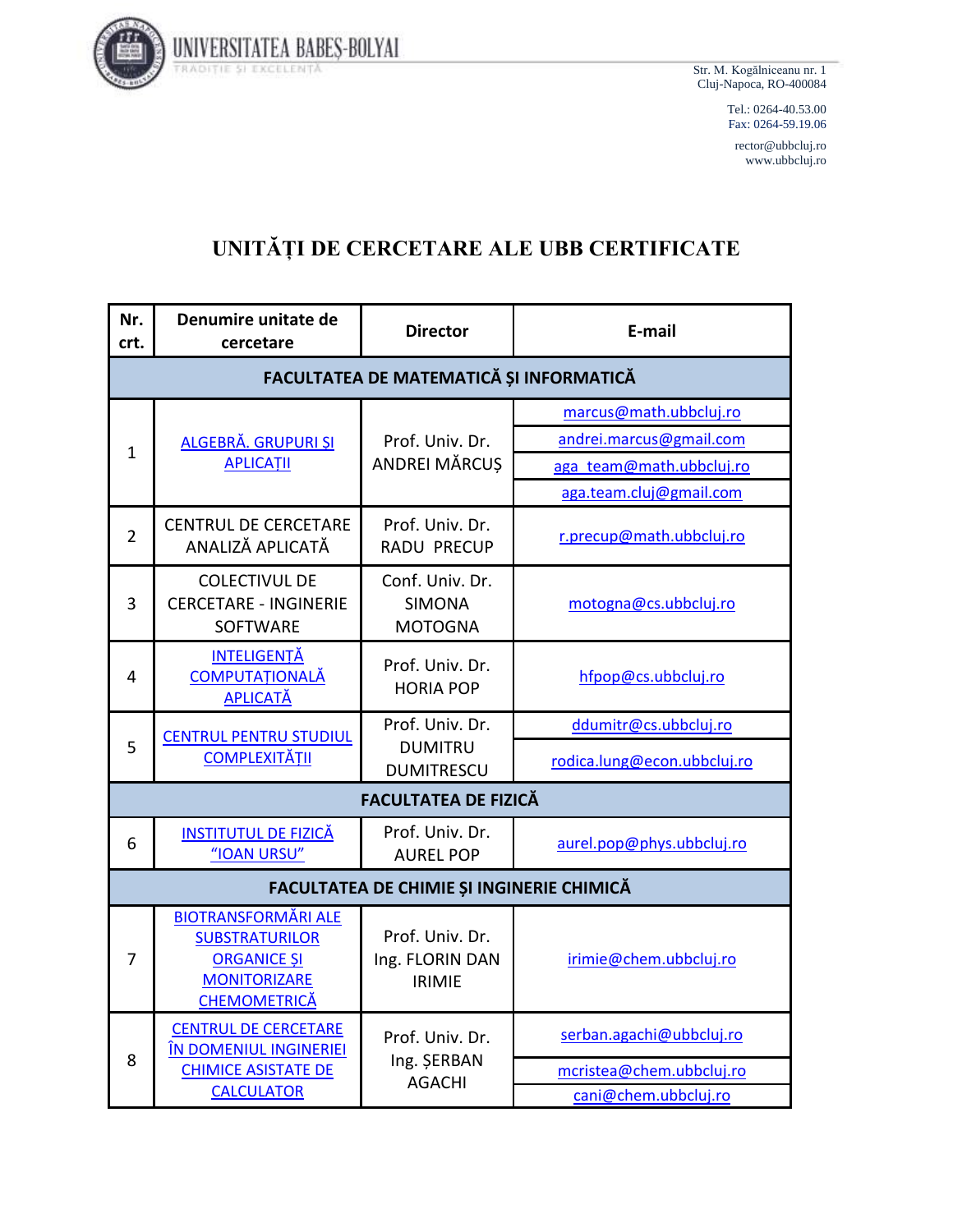| 9  | CENTRUL DE CERCETĂRI ÎN<br><b>ELECTROCHIMIE ȘI</b><br><b>MATERIALE</b><br>NECONVENTIONALE  | Prof. Univ. Dr.<br><b>JONEL CĂTĂLIN</b><br><b>POPESCU</b>    | cpopescu@chem.ubbcluj.ro                                       |
|----|--------------------------------------------------------------------------------------------|--------------------------------------------------------------|----------------------------------------------------------------|
| 10 | <b>CENTRUL DE CHIMIE</b><br><b>SUPRAMOLECULARĂ</b><br><b>ORGANICĂ ȘI</b><br>ORGANOMETALICĂ | Prof. Univ. Dr.<br><b>CRISTIAN</b><br>SILVESTRU, Prof.       | cristian.silvestru@ubbcluj.ro                                  |
|    |                                                                                            | Univ. Dr. ION<br><b>GROSU</b>                                | igrosu@chem.ubbcluj.ro                                         |
| 11 | <b>CENTRUL DE</b><br><b>HETEROCHIMIE</b><br>FUNDAMENTALĂ ȘI<br>APLICATĂ / METALOMICA       | Prof. Univ. Dr.<br>LUMINIȚA<br>SILAGHI-<br><b>DUMITRESCU</b> | lusi@chem.ubbcluj.ro                                           |
|    | <b>CENTRUL DE CHIMIE</b>                                                                   | Prof. Univ. Dr.                                              | mcotisel@gmail.com                                             |
| 12 | <b>FIZICĂ</b>                                                                              | TOMOAIA-<br><b>COTIȘEL MARIA</b>                             | mcotisel@chem.ubbcluj.ro                                       |
|    |                                                                                            |                                                              | <b>FACULTATEA DE STIINTE ECONOMICE SI GESTIUNEA AFACERILOR</b> |
|    | <b>CENTRUL DE</b><br>PROMOVARE A                                                           | Prof. Univ. Dr.<br>LIVIU ILIEȘ                               | liviu.ilies@econ.ubbcluj.ro                                    |
| 13 | AFACERILOR ŞI<br><b>DEZVOLTARE</b><br>REGIONALĂ                                            |                                                              | cpadr.cercetare@econ.ubbcluj.ro                                |
|    |                                                                                            | <b>FACULTATEA DE BIOLOGIE SI GEOLOGIE</b>                    |                                                                |
|    |                                                                                            |                                                              |                                                                |
| 14 | CENTRUL DE CERCETĂRI<br><b>GEOLOGICE INTEGRATE</b>                                         | Prof. Univ. Dr.<br><b>IOAN BUCUR</b>                         | ioan.bucur@ubbcluj.ro                                          |
|    | <b>COLECTIVUL DE INGINERIE</b>                                                             | Prof. Univ. Dr.                                              | Irakosy@hasdeu.ubbcluj.ro                                      |
| 15 | <b>GENETICĂ VEGETALĂ</b>                                                                   | <b>ELENA RAKOSY</b>                                          | arina5744@yahoo.com                                            |
|    | <b>CENTRUL DE MICROSCOPIE</b>                                                              | Prof. Univ. Dr.                                              | ccraciun@biolog.ubbcluj.ro                                     |
| 16 | <b>ELECTRONICĂ</b>                                                                         | <b>CONSTANTIN</b><br><b>CRĂCIUN</b>                          | ccraciun@hasdeu.ubbcluj.ro                                     |
|    |                                                                                            | <b>FACULTATEA DE GEOGRAFIE</b>                               |                                                                |
| 17 | <b>CENTRUL DE CERCETARE A</b><br><b>HAZARDELOR SI</b>                                      | Prof. Univ. Dr.<br><b>VIRGIL</b>                             | surdeanu@geografie.ubbcluj.ro                                  |
|    | <b>RISCURILOR GEOGRAFICE</b>                                                               | SURDEANU                                                     | georisc.cj@gmail.com                                           |
|    |                                                                                            |                                                              | pompei@geografie.ubbcluj.ro                                    |
| 18 | <b>CENTRUL DE GEOGRAFIE</b><br><b>REGIONALĂ</b>                                            | Prof. Univ. Dr.<br>POMPEI COCEAN                             | cgr@geografie.ubbcluj.ro                                       |
|    |                                                                                            |                                                              | ana-maria.pop@geografie.ubbcluj.ro                             |
|    |                                                                                            | FACULTATEA DE ȘTIINȚA ȘI INGINERIA MEDIULUI                  |                                                                |
| 19 | <b>CENTRUL DE CERCETĂRI</b><br>PENTRU MANAGEMENTUL                                         | Conf. Univ.Dr.<br>Ing. CRISTINA                              | cristina.rosu@ubbcluj.ro<br>nicolae.ajtai@ubbcluj.ro           |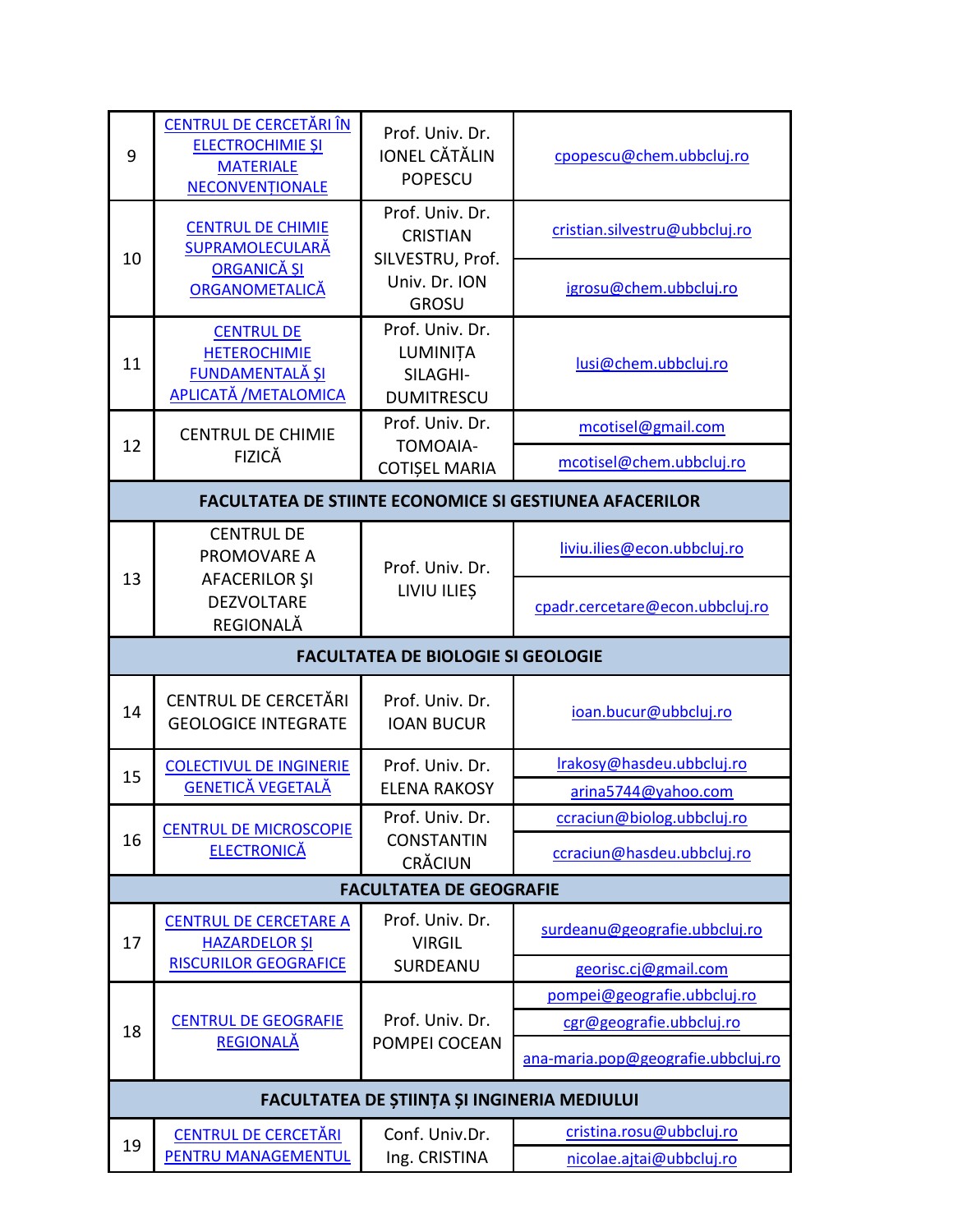|    | <b>DEZASTRELOR</b>                                                                                                                                   | <b>ROȘU</b>                                          | ccmd.enviro@ubbcluj.ro      |  |
|----|------------------------------------------------------------------------------------------------------------------------------------------------------|------------------------------------------------------|-----------------------------|--|
| 20 | <b>INSTITUTUL DE CERCETĂRI</b><br>PENTRU SUSTENABILITATE<br><b>ȘI MANAGEMENTUL</b><br><b>DEZASTRELOR BAZAT PE</b><br>CALCUL DE ÎNALTĂ<br>PERFORMANTĂ | Prof. Dr. Ing.<br>Alexandru<br><b>OZUNU</b>          | ccmd.enviro@ubbcluj.ro      |  |
|    | <b>FACULTATEA DE ISTORIE ȘI FILOSOFIE</b>                                                                                                            |                                                      |                             |  |
| 21 | <b>CENTRUL DE FILOSOFIE</b>                                                                                                                          | Prof. Univ. Dr.                                      | veress k@yahoo.com          |  |
|    | <b>APLICATĂ</b>                                                                                                                                      | <b>VERESS KÁROLY</b>                                 | veress.karoly@ubbcluj.ro    |  |
|    |                                                                                                                                                      | Prof. Univ. Dr.<br><b>IOAN PISO</b>                  | studiiromane@gmail.com      |  |
| 22 | <b>CENTRUL DE STUDII</b><br><b>ROMANE</b>                                                                                                            |                                                      | piso ioan@yahoo.com         |  |
|    |                                                                                                                                                      |                                                      | stateira2@yahoo.com         |  |
| 23 | <b>INSTITUTUL DE</b><br><b>CERCETĂRI AL</b><br>DEPARTAMENTULUI DE<br><b>ISTORIE LINIA</b><br>MAGHIARĂ                                                | Prof. Univ. Dr.<br><b>KOVÁCS ANDRÁS</b>              | enikorf@gmail.com           |  |
|    |                                                                                                                                                      |                                                      | nrobert70@yahoo.com         |  |
|    |                                                                                                                                                      |                                                      | historia_ecclesia@yahoo.com |  |
| 24 | <b>INSTITUTUL DE ISTORIE</b><br><b>ECLEZIASTICĂ</b>                                                                                                  | Prof. Univ. Dr.<br>NICOLAE BOCȘAN                    | nicolae.bocsan@ubbcluj.ro   |  |
|    |                                                                                                                                                      |                                                      | nicolaebocsan123@gmail.com  |  |
|    |                                                                                                                                                      |                                                      | loncarja@yahoo.it           |  |
| 25 | <b>INSTITUTUL DE ISTORIE</b><br><b>ORALĂ</b>                                                                                                         | Prof. Univ. Dr.                                      | ijo@institute.ubbcluj.ro    |  |
|    |                                                                                                                                                      | <b>DORU RADOSAV</b>                                  | slavinia@msn.com            |  |
|    | <b>INSTITUTUL DE STUDII</b><br><b>CENTRAL EUROPENE</b>                                                                                               | Conf. Univ. Dr.<br><b>OVIDIU GHITTA</b>              | isce colloquia@yahoo.com    |  |
| 26 |                                                                                                                                                      |                                                      | aoghitta@yahoo.com          |  |
|    |                                                                                                                                                      |                                                      | rmarza@yahoo.com            |  |
| 27 | <b>INSTITUTUL DE STUDII</b><br><b>CLASICE</b>                                                                                                        | Prof. Univ. Dr.<br><b>MIHAI</b><br><b>BĂRBULESCU</b> | fodorean f@yahoo.com        |  |
| 28 | <b>SEMINARUL DE</b><br><b>ANTROPOLOGIE ISTORICĂ</b>                                                                                                  | Prof. Univ. Dr.<br><b>TOADER</b><br>NICOARĂ          | santropoist@gmail.com       |  |
|    | <b>FACULTATEA DE LITERE</b>                                                                                                                          |                                                      |                             |  |
| 29 | <b>CENTRUL DE CERCETARE A</b><br><b>ROMANULUI BRITANIC</b><br><b>CONTEMPORAN</b>                                                                     | Prof. Univ. Dr.<br><b>SANDA BERCE</b>                | sanda.berce@zephiris.com    |  |
| 30 | <b>CENTRUL DE CERCETĂRI</b><br><b>LITERARE ȘI</b><br><b>ENCICLOPEDICE</b>                                                                            | Conf. Univ. Dr.<br>CĂLIN TEUTIȘAN                    | cteutisan@yahoo.com         |  |
| 31 | <b>CENTRUL DE ISTORIA</b><br>CĂRȚII ȘI A TEXTELOR                                                                                                    | Lect. Univ. Dr.<br><b>ADRIAN</b><br>PAPAHAGI         | papahagi@gmail.com          |  |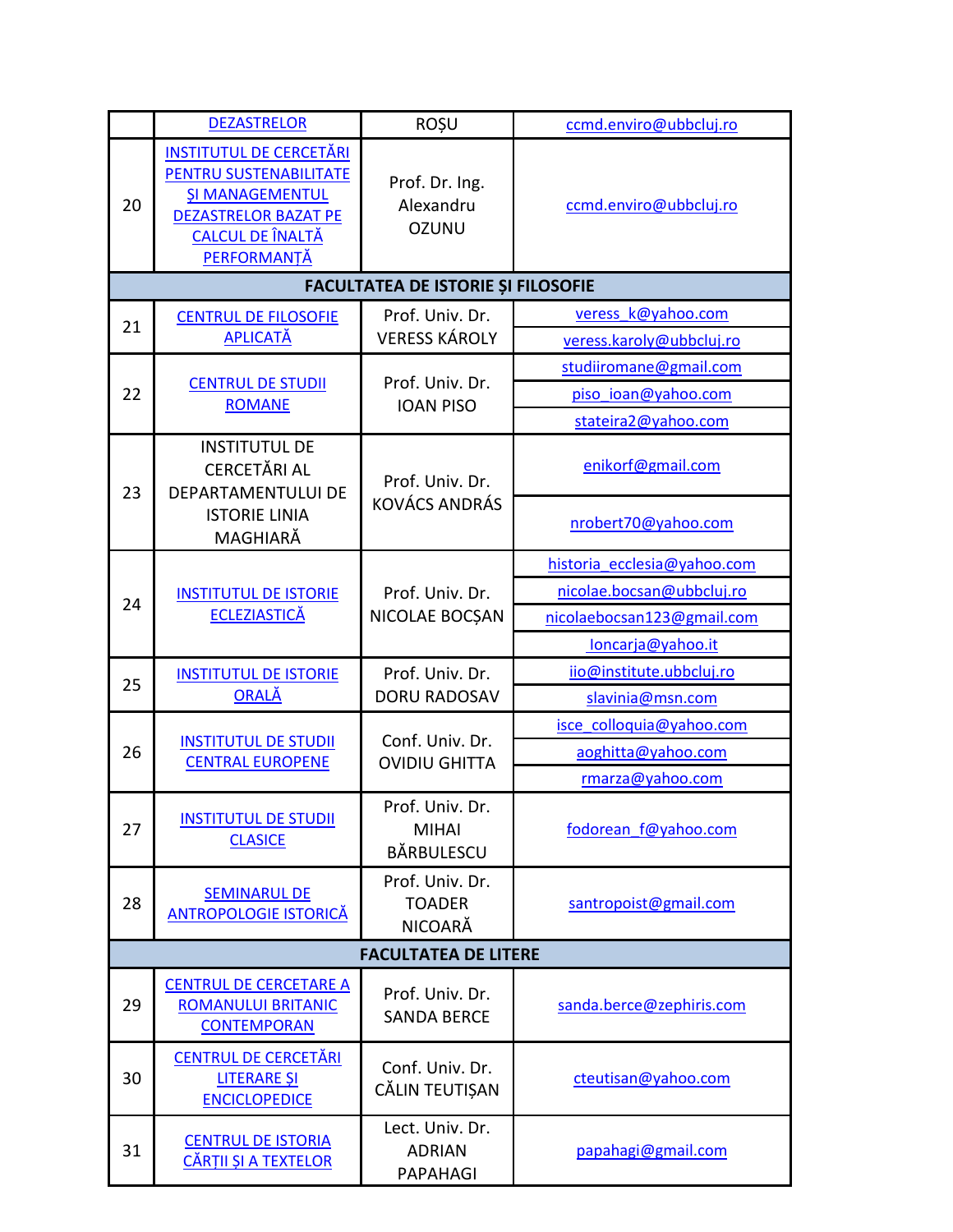| 32 | <b>CENTRUL DE LIMBI</b><br><b>MODERNE ALPHA</b>                                         | Lect. Dr.<br><b>ADRIANA TODEA</b>                   | atodea@yahoo.com                     |  |
|----|-----------------------------------------------------------------------------------------|-----------------------------------------------------|--------------------------------------|--|
|    |                                                                                         |                                                     | alpha@lett.ubbcluj.ro                |  |
| 33 | <b>CENTRUL DE LINGVISTICĂ</b><br>ROMANICĂ ȘI ANALIZA                                    | Prof. Univ.Dr.<br><b>LIGIA STELA</b>                | Isflorea@yahoo.fr                    |  |
|    | <b>DISCURSULUI</b>                                                                      | <b>FLOREA</b>                                       | ligia.florea@lett.ubbcluj.ro         |  |
| 34 | <b>CENTRUL DE STUDIERE A</b><br><b>ROMANULUI FRANCEZ</b><br><b>ACTUAL</b>               | Prof. Univ. Dr.<br>YVONNE GOGA                      | yvonne goga@yahoo.fr                 |  |
| 35 | <b>CENTRUL DE STUDII</b><br><b>LITERARE BELGIENE DE</b><br>LIMBĂ FRANCEZĂ               | Prof. Univ. Dr.<br><b>RODICA POP</b>                | celblf@yahoo.fr                      |  |
| 36 | <b>CENTRUL INTERCULTURAL</b><br><b>DE CERCETARE A</b>                                   | Conf. Univ. Dr.<br><b>HORVATH</b>                   | iberszan@yahoo.com                   |  |
|    | <b>LITERATURILOR CENTRAL</b><br><b>SI EST-EUROPENE</b>                                  | <b>ANDOR</b>                                        | irod.tanszek@yahoo.com               |  |
|    | <b>CENTRUL PENTRU</b>                                                                   | Prof. Univ. Dr.                                     | contact cil@yahoo.fr                 |  |
| 37 | <b>INDUSTRIILE LIMBII</b>                                                               | <b>MIHAELA</b>                                      | mihaelatoader Ima@yahoo.fr           |  |
|    |                                                                                         | <b>TOADER</b>                                       | cormoldo@yahoo.com                   |  |
| 38 | <b>INSTITUTUL DE</b>                                                                    | Prof. Univ. Dr.                                     | stefan.oltean@ubbcluj.ro             |  |
|    | <b>PRAGMATICI ALE</b><br><b>COMUNICĂRII</b>                                             | <b>ȘTEFAN OLTEAN</b>                                | stoltean@gmail.com                   |  |
| 39 | <b>CENTRUL DE CERCETARE A</b><br><b>IMAGINARULUI -</b><br>PHANTASMA                     | Prof. Univ. Dr.<br><b>CORIN BRAGA</b>               | corinbraga@yahoo.com                 |  |
| 40 | <b>CENTRUL DE STIINTE</b><br><b>UMANISTE DIGITALE</b><br><b>TRANSILVANIA, DIGI-HUBB</b> | Assoc. Prof. Univ.<br>Dr. Corina<br><b>MOLDOVAN</b> | digihubb@ubbcluj.ro                  |  |
|    |                                                                                         | FACULTATEA DE PSIHOLOGIE ȘI ȘTIINȚE ALE EDUCAȚIEI   |                                      |  |
| 41 | <b>INSTITUTUL</b><br><b>INTERNATIONAL DE</b>                                            | Lect. Univ. Dr.<br><b>OANA DAVID</b>                | oanadavid@psychology.ro              |  |
|    | <b>COACHING</b>                                                                         |                                                     | coaching@psychology.ro               |  |
|    | <b>INSTITUTUL</b><br><b>INTERNATIONAL DE STUDII</b>                                     |                                                     | internationalinstitute@psychology.ro |  |
| 42 | <b>AVANSATE</b> ÎN<br><b>PSIHOTERAPIE SI</b>                                            | Prof. Univ. Dr.<br><b>DANIEL DAVID</b>              | danieldavid@psychology.ro            |  |
|    | SĂNĂTATE MINTALĂ<br><b>APLICATĂ</b>                                                     |                                                     | daniel.david@ubbcluj.ro              |  |
| 43 | <b>LABORATOR DE</b>                                                                     | Conf. Univ. Dr.                                     | andreimiu@gmail.com                  |  |
|    | <b>NEUROȘTIINȚE COGNITIVE</b>                                                           | <b>ANDREI MIU</b>                                   | andreimiu@psychology.ro              |  |
|    | FACULTATEA DE SOCIOLOGIE ȘI ASISTENȚĂ SOCIALĂ                                           |                                                     |                                      |  |
| 44 | <b>CENTRUL DE STUDIERE A</b><br><b>POPULAȚIEI</b>                                       | Prof. Univ. Dr.<br><b>TRAIAN</b>                    | csp cluj@yahoo.com                   |  |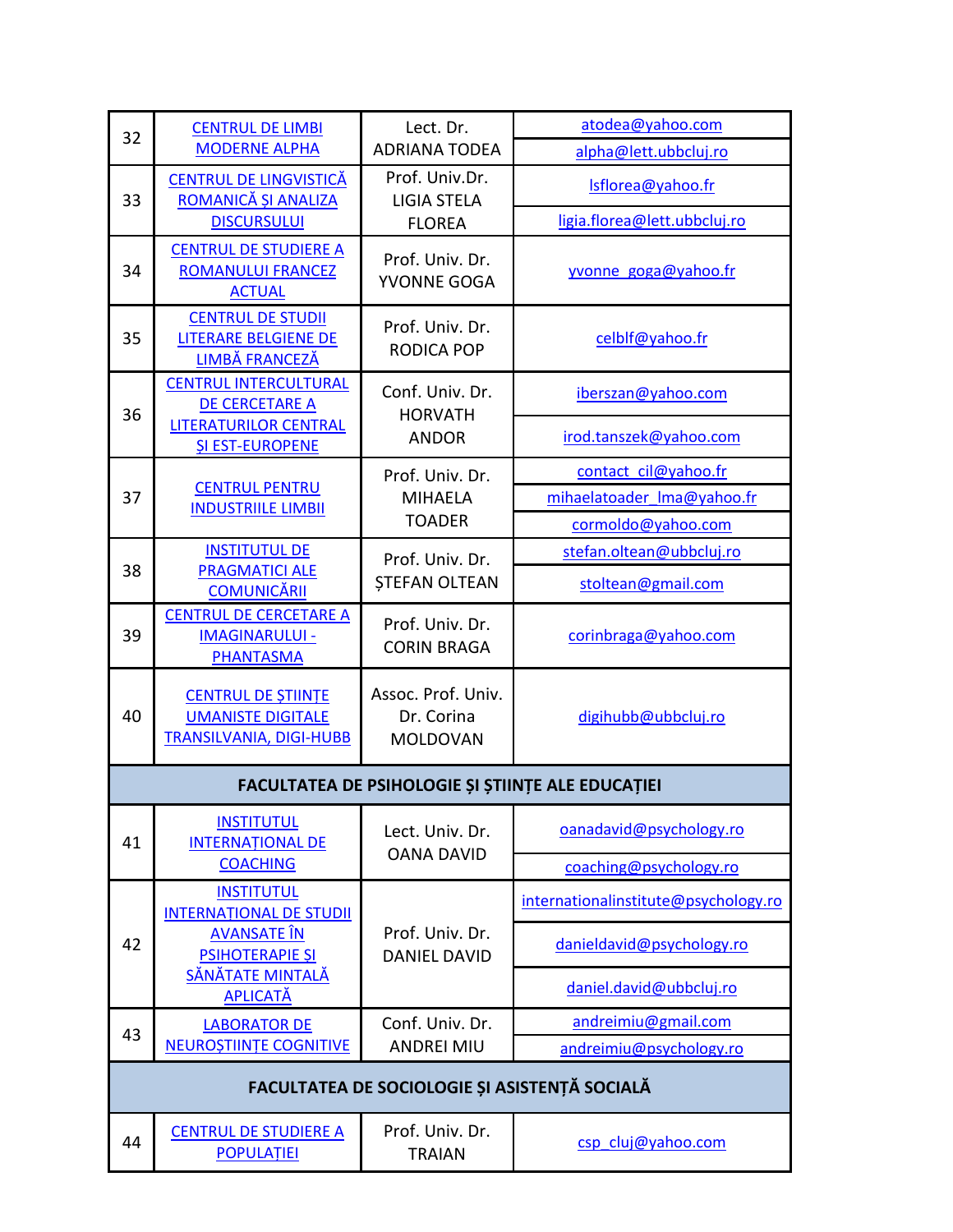|                                                                   |                                                                                    | ROTARIU, Prof.<br>Univ. Dr. IOAN<br><b>BOLOVAN</b>  | lumi.dumanescu@ubbcluj.ro      |  |
|-------------------------------------------------------------------|------------------------------------------------------------------------------------|-----------------------------------------------------|--------------------------------|--|
| 45                                                                | <b>CENTRUL DE EVALUARE A</b><br><b>PROFILULUI SOCIO-</b>                           | Prof. Univ. Dr.                                     | mroth@socasis.ubbcluj.ro       |  |
|                                                                   | <b>EDUCATIONAL</b>                                                                 | <b>MARIA ROTH</b>                                   | roth.mari@gmail.com            |  |
| 46                                                                | <b>CENTRUL DE PREVENIRE A</b><br><b>VIOLENȚEI FAMILIALE ȘI</b><br><b>SOCIETALE</b> | Lect. Univ. Dr.<br><b>ANTAL IMOLA</b>               | imolaan@yahoo.com              |  |
| 47                                                                | <b>CENTRUL PENTRU STUDIUL</b><br><b>COMPARAT AL MIGRATIEI</b>                      | C.S. III<br><b>REMUS ANGHEL</b>                     | remusgabriel@yahoo.com         |  |
| FACULTATEA DE ȘTIINȚE POLITICE, ADMINISTRATIVE SI ALE COMUNICARII |                                                                                    |                                                     |                                |  |
| 48                                                                | <b>CENTRUL DE ANALIZĂ</b>                                                          | Prof. Univ. Dr.                                     | vasileboari@gmail.com          |  |
|                                                                   | <b>POLITICĂ</b>                                                                    | <b>VASILE BOARI</b>                                 | contact@politicalanalysis.ro   |  |
| 49                                                                | <b>CENTRUL DE CERCETARE</b><br>ÎN ADMINISTRAȚIE                                    | Lect. Univ. Dr.<br>RALUCA IOANA<br><b>ANTONIE</b>   | ralucaantonie@gmail.com        |  |
|                                                                   | <b>PUBLICĂ</b>                                                                     |                                                     | ccap@fspac.ro                  |  |
|                                                                   | <b>CENTRUL PENTRU</b><br>SĂNĂTATE PUBLICĂ ȘI<br>POLITICI DE SĂNĂTATE               | Conf. Univ. Dr.<br><b>IOAN HOSU</b>                 | ioan.hosu@publichealth.ro      |  |
| 50                                                                |                                                                                    |                                                     | ioana.dirle@gmail.com          |  |
| 51                                                                | <b>CENTRUL PENTRU STUDIUL</b><br><b>DEMOCRAȚIEI</b>                                | Conf. Univ. Dr.<br><b>GABRIEL</b><br><b>BĂDESCU</b> | badescu@fspac.ro               |  |
|                                                                   |                                                                                    |                                                     | badescu@msu.edu                |  |
|                                                                   |                                                                                    | <b>FACULTATEA DE STUDII EUROPENE</b>                |                                |  |
| 52                                                                | <b>INSTITUTUL DE CERCETĂRI</b><br><b>EUROPENE</b>                                  | Prof. Univ. Dr.<br><b>VASILE PUȘCAȘ</b>             | vasile.puscas@euro.ubbcluj.ro  |  |
|                                                                   |                                                                                    | <b>FACULTATEA DE TEATRU ȘI TELEVIZIUNE</b>          |                                |  |
|                                                                   | <b>CENTRUL DE CERCETARE ȘI</b>                                                     | Prof. Univ. Dr.<br><b>DANIELA</b><br><b>GOLOGAN</b> | www.dramaturgiacotidianului.ro |  |
| 53                                                                | CREAȚIE ÎN TEATRU, FILM<br><b>ȘI MEDIA "VLAD MUGUR"</b>                            |                                                     | runcan.miruna@ubbcluj.ro       |  |
|                                                                   |                                                                                    |                                                     | mirunaruncan@gmail.com         |  |
| <b>FACULTATEA DE EDUCATIE FIZICA SI SPORT</b>                     |                                                                                    |                                                     |                                |  |
| 54                                                                | <b>CENTRUL DE CERCETĂRI</b><br><b>INTERDISCIPLINARE ÎN</b>                         | Conf. Univ. Dr.<br>RAREȘ CIOCOI-                    | cpdrares@yahoo.com             |  |
|                                                                   | <b>DOMENIUL EDUCAȚIE</b><br><b>FIZICĂ ȘI SPORT</b>                                 | <b>POP</b>                                          | cercetare efs@yahoo.com        |  |
|                                                                   | FACULTATEA DE TEOLOGIE ORTODOXĂ                                                    |                                                     |                                |  |
|                                                                   | <b>INSTITUTUL DE</b><br><b>CERCETĂRI "IOAN</b><br>LUPAȘ"                           | Pr. Prof. Univ. Dr.<br><b>IOAN CHIRILĂ</b>          | ioan.chirila@ubbcluj.ro        |  |
| 55                                                                |                                                                                    |                                                     | ccosmuta@yahoo.com             |  |